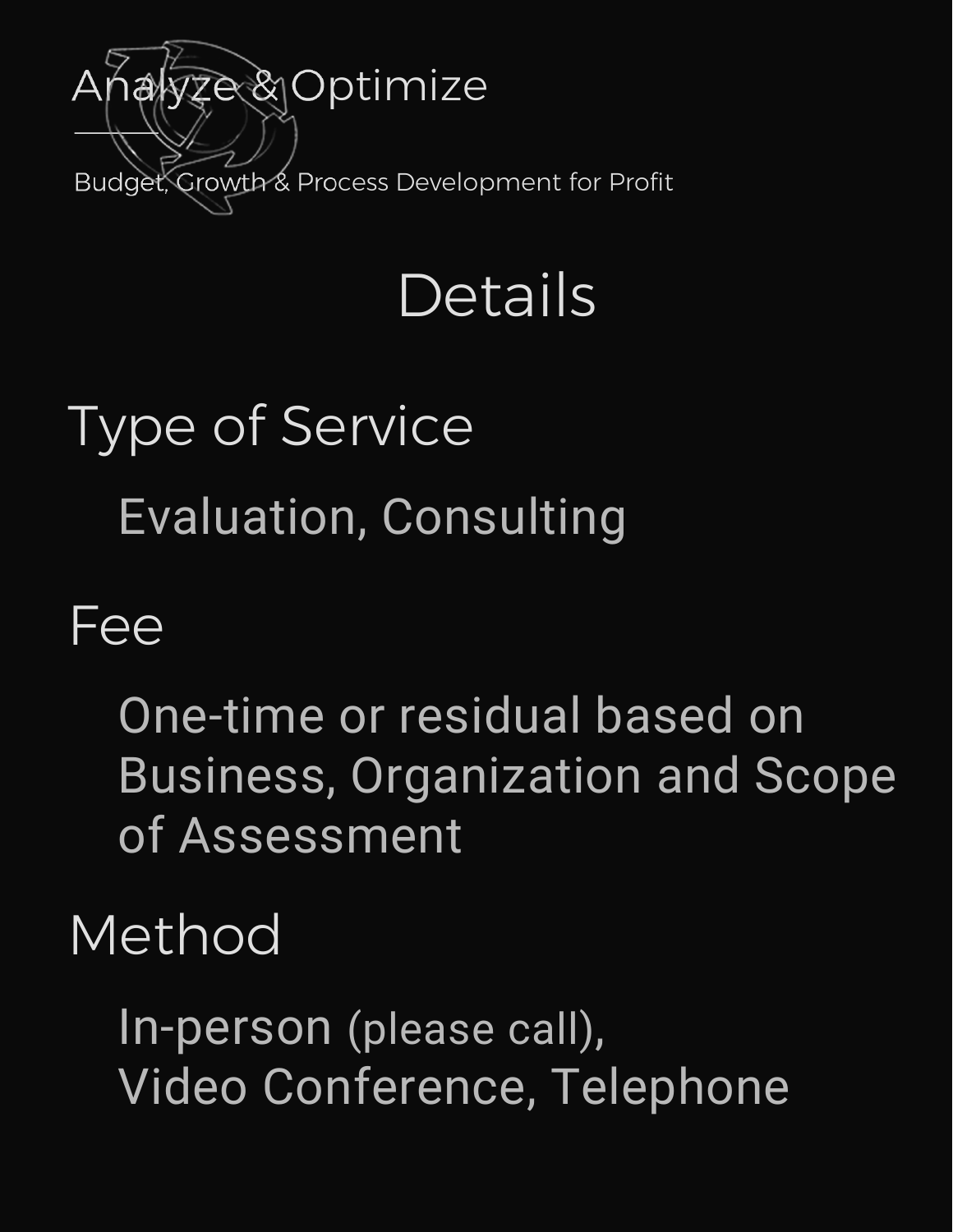#### **Summary**

Detailed hands-on Evaluation and Strategy for development of a longterm Profit and Surplus Revenue Plan

Features

- Customized to your needs
- Long-Term Profitability
- Long-Term Surplus Revenue
- Budget Development
- Hyper-Productivity Building
- Quality Management/Standards
- Future Growth Building
- Advanced Process Strategies
- BusinessProfit2.2 to the Max
- Development, Strategy, Planning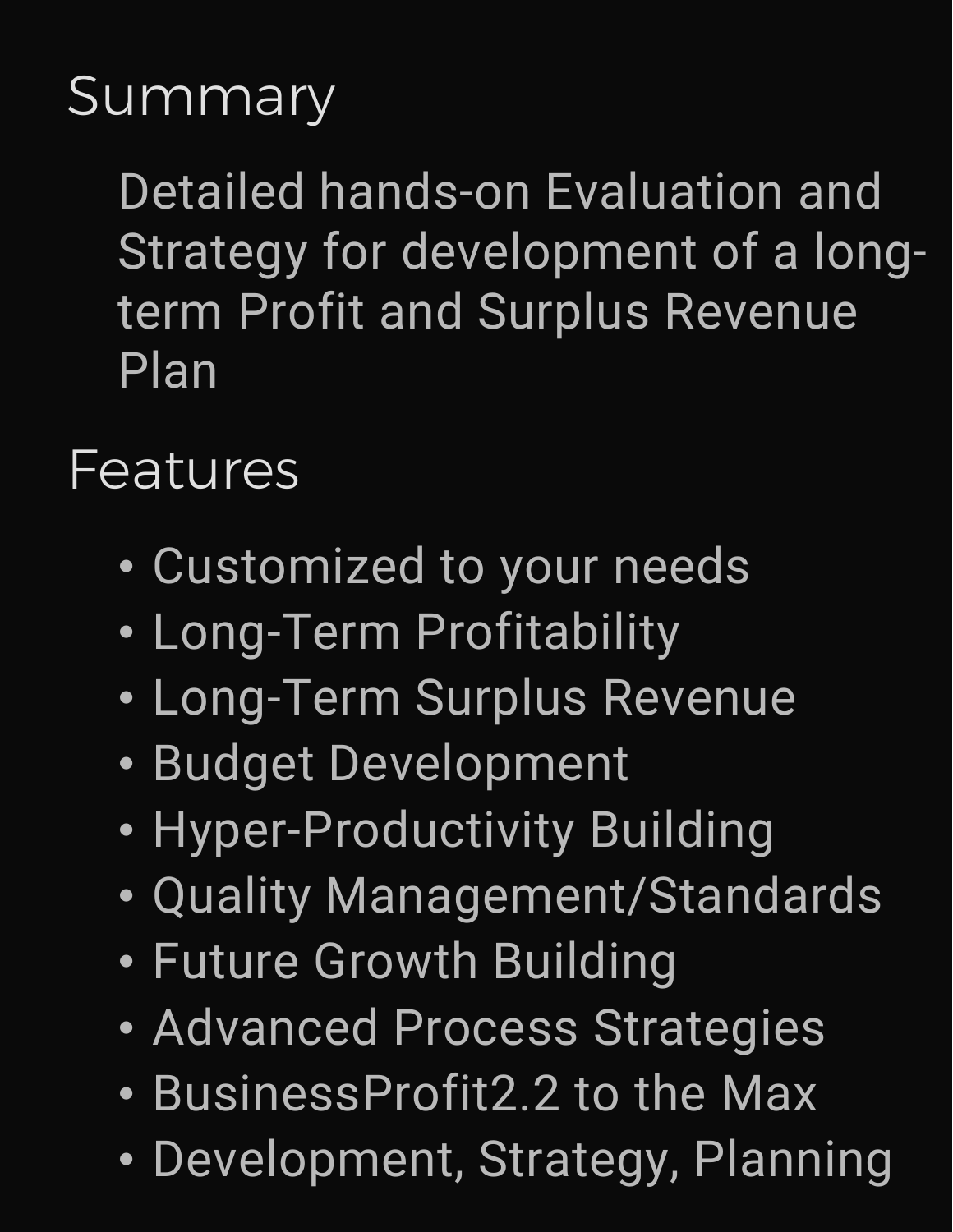### Goals and Expectations

Create long-term Plans for Profitability, Surplus Revenue and Future Growth

Requirements

Strict Confidentiality Agreement, Multiple meetings to integrate long-term Vision and Goals into a concise unified Plan of Action to be executed on a regular basis